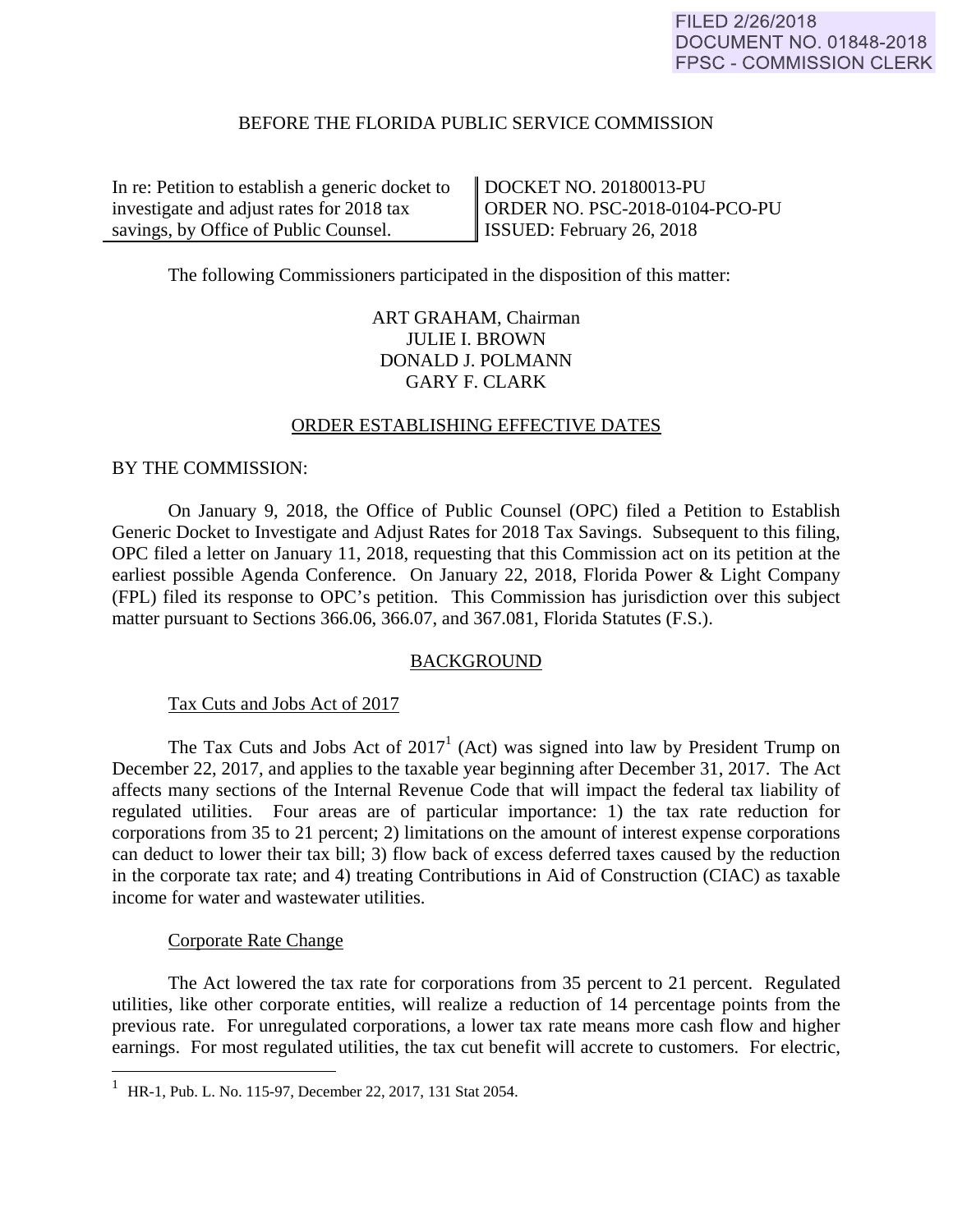natural gas, and certain water and wastewater utilities,<sup>2</sup> taxes are part of the utilities' cost-ofservice calculation. Therefore, a lower tax rate may translate into lower utility rates for customers.

#### Deductibility of Interest Expense

 The new law puts limits on the amount of interest expense corporations can deduct to lower their tax bill. The limit is set at 30 percent of Earnings Before Interest, Taxes, Depreciation, and Amortization and then drops to a more restrictive measure of 30 percent of Earnings Before Interest and Taxes (leaving out the depreciation and amortization). Regulated utilities, however, have a 100 percent exemption. Although regulated utilities maintained their 100 percent exemption, they lost bonus depreciation (which allows quicker recovery of capital investments for tax purposes) and utilities cannot write-off capital investments to expense in the year the investment is made as unregulated companies can do under the new law. That puts utilities back on the modified accelerated cost recovery system which is beneficial, but not as beneficial as bonus depreciation or immediate write-off.

#### Deferred Taxes

 Generally, deferred taxes arise for regulated utilities due to the book-tax timing difference associated with utilities being allowed to book higher depreciation expense (accelerated depreciation) for tax purposes as compared to the straight-line depreciation required by regulation. Regulators require straight-line depreciation to allocate the recovery of investments in equal annual amounts over the life of the investments. Deferred taxes can also arise from various other book-tax timing differences.

 Because taxes have been paid by the customer before the company pays them to the government, deferred taxes are recorded on the company's balance sheet as a regulatory liability. Deferred taxes are a cost-free source of capital to the utility, and for regulatory purposes, can be included in the capital structure as zero cost capital or used to reduce rate base. Both treatments have exactly the same effect on the revenue requirement. In Florida, deferred taxes are included as a cost-free source of capital in the capital structure. Deferred taxes reverse over time as the annual straight-line depreciation expense exceeds the annual accelerated depreciation expense in the later years of an asset's useful life. This treatment is required by the Internal Revenue Service (IRS) and is known as normalization accounting (i.e. spreading the benefit over time as opposed to flowing it immediately through to customers).

 The deferred taxes currently on utilities' balance sheets were calculated at a 35 percent rate. However, the new lower 21 percent rate means the deferred taxes eventually will be paid to the government at a lower rate. This is a benefit (lower cost) for customers. The new law and normalization accounting require that the deferred tax difference between the 35 percent and 21 percent be booked as a regulatory liability and flowed back (returned) to customers over the

 2 Rule 25-30.433(7), Florida Administrative Code (F.A.C.), states: "Income tax expense shall not be allowed for subchapter S corporations, partnerships or sole proprietorships."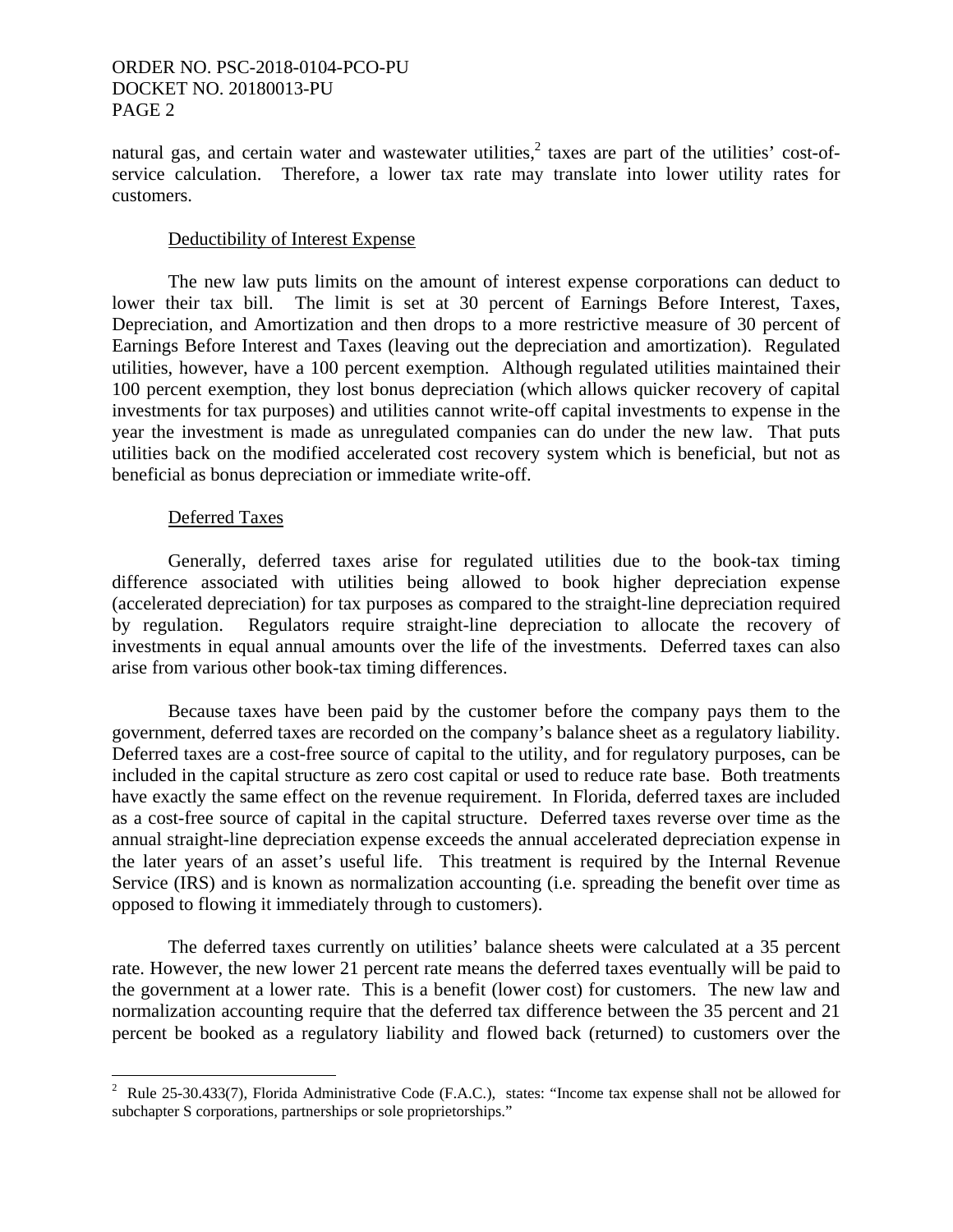regulatory remaining life of the asset. For Florida utilities, the annual flow back of the excess deferred taxes will be a benefit to customers that will be somewhat offset by the gradual reduction of zero cost capital in the capital structure which will somewhat increase the overall cost of capital.

#### Contributions in Aid of Construction

 The previous law included a carve-out for water and wastewater utilities that excluded CIAC from gross income, (i.e. non-taxable). The new law removed that carve-out, thereby making CIAC taxable for water and wastewater utilities. Consequently, water and wastewater utilities will need to petition the Commission to gross-up CIAC for taxes thereby increasing the cost to customers of utilities that receive and record CIAC.

## OPC's Petition

 In its Petition, OPC has made several requests. First, that this Commission take jurisdiction over any revenue requirement reduction caused by the Act for all regulated utilities: electric, natural gas, water, and wastewater. Second, that this Commission place revenues subject to refund covering at least the amount of the Net Operating Income (NOI) impact of lowering the corporate rate from 35 to 21 percent. OPC estimates that this amount is presumptively at least 13 percent of overall NOI for each utility. OPC would accept a corporate undertaking for the NOI impact or written acknowledgement of our jurisdiction. Third, with regard to the creation of excess accumulated deferred income taxes, OPC requests that this Commission identify the balances for each utility and order the benefits to be captured and returned to customers pursuant to applicable law. Fourth, for excess deferred income taxes not related to depreciation, OPC requests that this Commission identify excess amounts for each utility and require that those be flowed back to customers to the greatest degree possible. Fifth, OPC acknowledges that four electric utilities<sup>3</sup> have settlement agreements which address the issue of a change in federal tax rates. For those utilities, OPC states that the terms of the individual settlement agreements should be followed for implementation of revenue requirement impacts through filing limited proceedings within the time limits set forth in each of the agreements.

## FPL's Response

 $\overline{a}$ 

 In its response, FPL takes the position that while this Commission should attach jurisdiction over the resulting federal tax savings on February 6, 2018, no generic proceeding is required at this time. FPL argues that its Settlement Agreement<sup>4</sup> allows it to amortize its \$1.25 billion of depreciation and dismantlement reserve surplus as it sees fit to maintain its earnings within its authorized rate of return range of 9.6 percent to 11.6 percent. At this time FPL has been able to offset most of its Hurricane Irma expenses by amortizing the full amount of the

<sup>&</sup>lt;sup>3</sup> Gulf Power Company (Gulf); Duke Energy Florida, LLC (DEF); Tampa Electric Company (TECO); and Florida Public Utilities Company (FPUC).

<sup>&</sup>lt;sup>4</sup> Order No. PSC-16-0560-AS-EI, issued on December 15, 2016, in Docket No. 160021-EI, In re: Petition for rate increase by Florida Power & Light Company.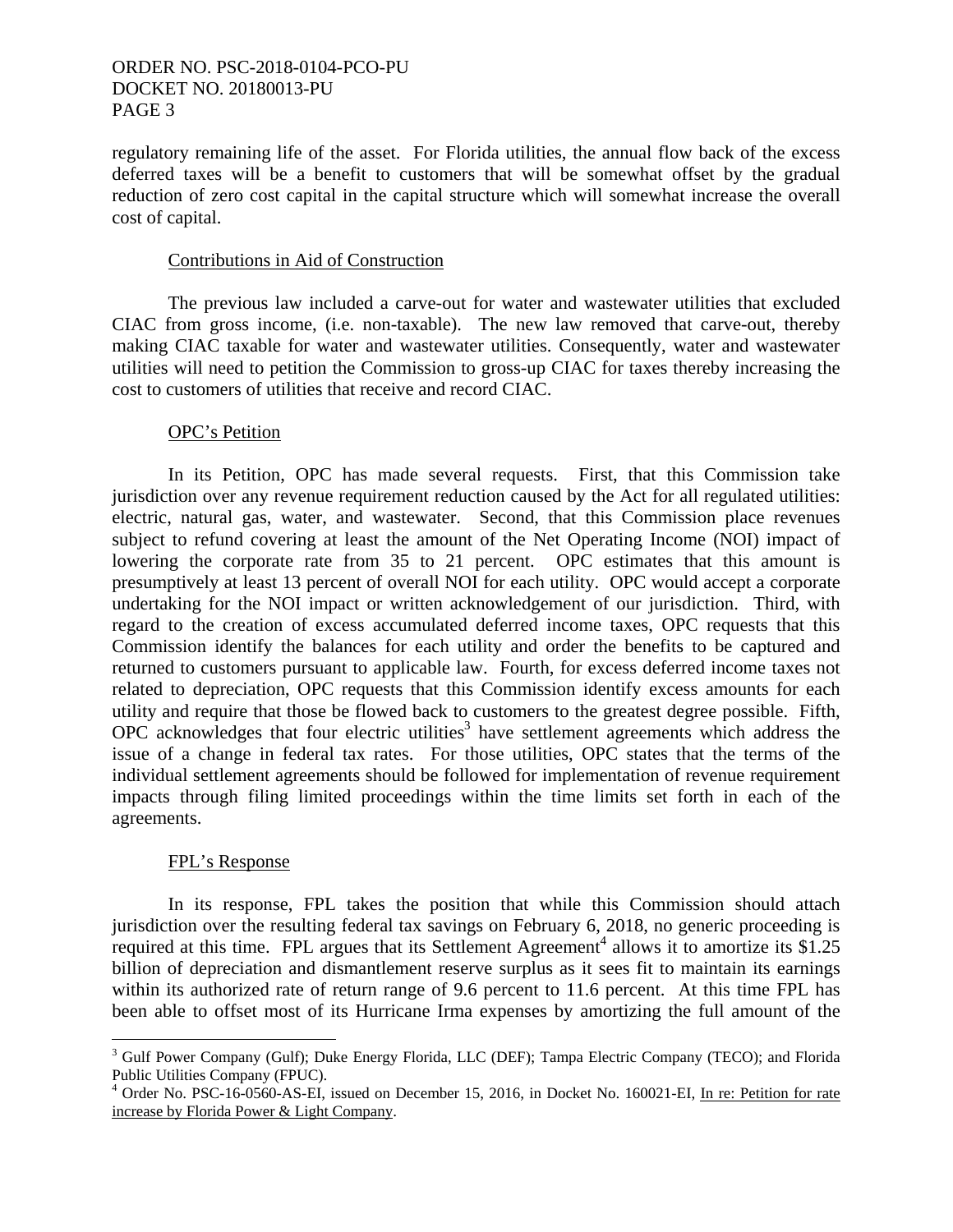depreciation and dismantlement reserve surplus. FPL intends to use tax savings that are the result of the Act to partially replenish the reserve surplus through amortization of debits as allowed by the Settlement Agreement. Finally, FPL states that this process can be fully tracked through the depreciation and dismantlement reserve report attached to the December surveillance report required by the Settlement Agreement to be filed each year.

#### DECISION

#### Jurisdiction

 We have the authority to regulate and supervise each electric and gas public utility with respect to its rates and service as well as to set fair, just, and reasonable rates for those utilities. Sections 366.04(1) and 366.06(1), F.S. This Commission also has exclusive jurisdiction over each non-exempt water and wastewater utility with respect to its authority, service and rates. Section 367.011(1), F.S. The Legislature has recognized that regulation of public utilities is in the public interest and is an exercise of the police power of the state to protect the public health, safety and welfare. As such, this Commission's authority shall be liberally construed to accomplish this purpose. Sections 366.01 and 367.011, F.S. While this Commission has broad ratemaking authority, we do not have the ability to impose retroactive rate modifications. City of Miami v. Florida Public Service Commission, 208 So. 2d 249, 259 (Fla. 1968); Southern Bell Telephone and Telegraph Company v. Florida Public Service Commission, 453 So. 2d 780, 784 (Fla. 1984).

 Due to the potential significant revenue requirement impacts that the Act may have on all electric and natural gas utilities, as well as certain water and wastewater utilities, we find it appropriate to assert jurisdiction over this subject matter effective on the date of the vote, February 6, 2018, or the date contained in the regulated utilities' settlement agreements, or January 1, 2018, if the utility has no settlement agreement and has agreed to that date. The practical effect of asserting jurisdiction is to put utilities on notice that all revenue requirement adjustments ultimately imposed by this Commission due to the Act's provisions will be calculated as of February 6, 2018, the date of our vote, or the date contained in each electric utilities' settlement agreements, or January 1, 2018 if there is no settlement agreement and that date has been agreed to by the utility. Attachment A lists the regulated utilities by industry and gives the effective date for each.

#### Revenues Subject to Refund

 At the outset, it is important to note that the impact of the Act on each regulated industry, as well as each individual utility, will be vastly different as each industry, as well as each utility, has a unique set of financial characteristics affected by the Act. The most obvious of these is whether the utility is currently earning within its authorized rate of return. If a utility is currently earning below its authorized rate of return range, as is the case for many water and wastewater utilities, a reduction in corporate tax rate may produce no reduction in revenue requirements. The second important consideration is the fact that the Act is complex with many moving parts some of which will increase revenue requirements and some of which will reduce revenue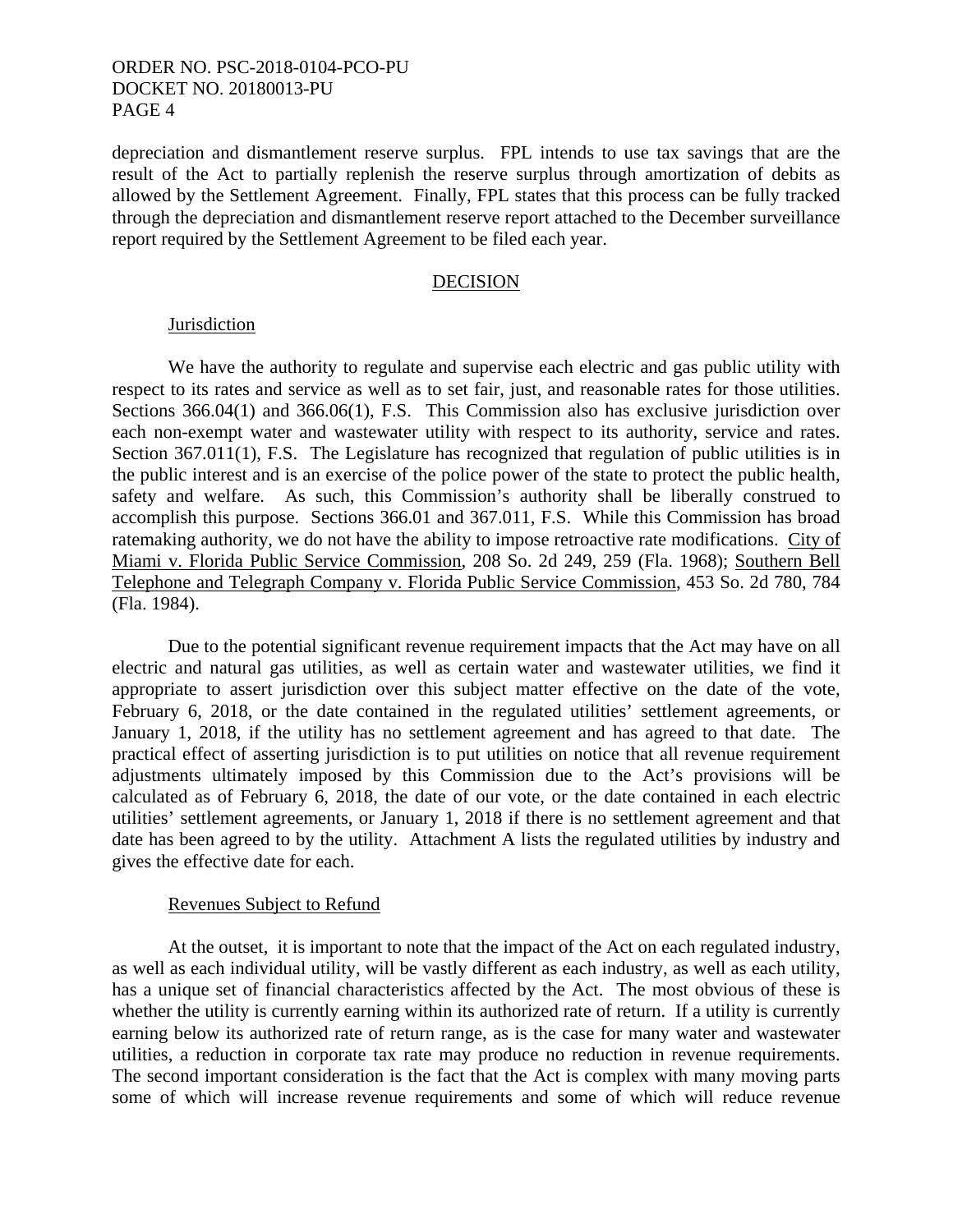requirements. Further, the IRS has not yet published directives interpreting and implementing the Act and will not be able to do so for some time. The Act is less than 30 days old. While good corporate management requires that each regulated utility immediately begin to analyze the impact of the Act on its finances, that task takes time, particularly when one considers that Florida's electric utilities are part of larger conglomerates as are many natural gas, and water and wastewater companies.

 For these reasons, we will not require each utility without a settlement agreement to set an amount subject to refund based on a 13 percent reduction in overall NOI. There simply is no basis for using that amount, or any other amount, at this time. The date for each regulated utility to provide this Commission with its calculation of the impacts of the Act should be made with input from all utilities affected as part of developing an overall schedule for processing the issues in this docket. Likewise, we agree with OPC that each regulated utility must calculate the excess accumulated deferred income taxes and excess deferred income taxes not related to depreciation which result from the Act. The date that these calculations must be provided to this Commission shall also be the subject of discussions with all affected utilities as part of developing an overall schedule for processing the issues in this docket. We further find that discussions with stakeholders on the most efficient procedure(s) to process the impacts of the Act shall be instituted as soon as practical.

Based on the foregoing, it is

 ORDERED by the Florida Public Service Commission that unless the utilities agree to a January 1, 2018 effective date, the effective date for adjustments associated with the Tax Cuts and Jobs Act of 2017 shall be February 6, 2018, for utilities that do not have settlement agreements addressing this issue. It is further

 ORDERED that for utilities that have settlement agreements addressing this issue, the terms of each settlement agreement addressing the effective date for adjustments associated with the Tax Cuts and Jobs Act of 2017 shall control. It is further

 ORDERED that the effective date for adjustments associated with the Tax Cuts and Jobs Act of 2017 as stated in Attachment A are hereby approved. It is further

 ORDERED that this docket shall remain open pending resolution of all issues raised herein.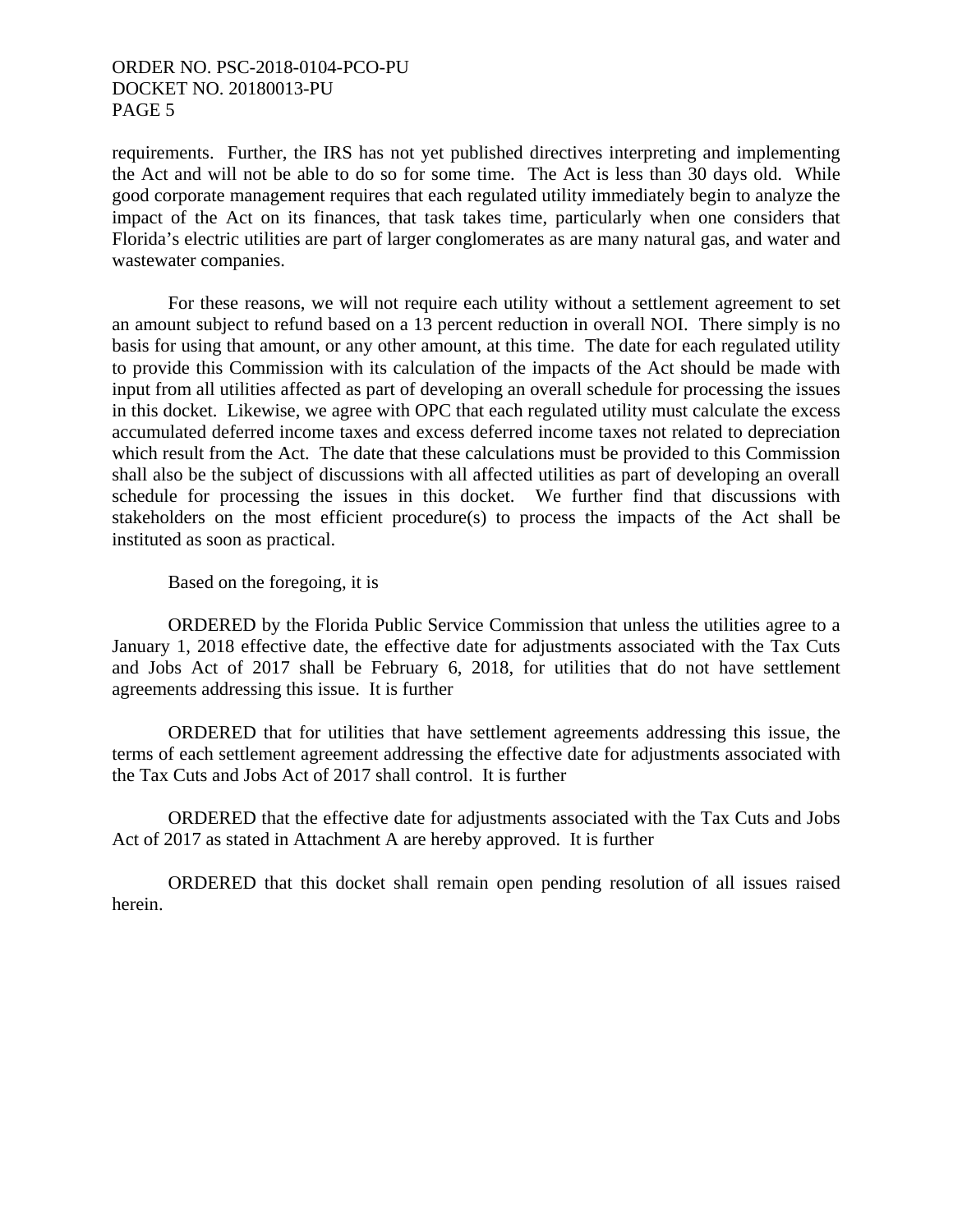By ORDER of the Florida Public Service Commission this 26th day of February, 2018.

arvotta 8 Stauffer

Commission Clerk Florida Public Service Commission 2540 Shumard Oak Boulevard Tallahassee, Florida 32399 (850) 413-6770 www.floridapsc.com

Copies furnished: A copy of this document is provided to the parties of record at the time of issuance and, if applicable, interested persons.

SBr

#### NOTICE OF FURTHER PROCEEDINGS OR JUDICIAL REVIEW

The Florida Public Service Commission is required by Section 120.569(1), Florida Statutes, to notify parties of any administrative hearing or judicial review of Commission orders that is available under Sections 120.57 or 120.68, Florida Statutes, as well as the procedures and time limits that apply. This notice should not be construed to mean all requests for an administrative hearing or judicial review will be granted or result in the relief sought.

Mediation may be available on a case-by-case basis. If mediation is conducted, it does not affect a substantially interested person's right to a hearing.

Any party adversely affected by this order, which is preliminary, procedural or intermediate in nature, may request: (1) reconsideration within 10 days pursuant to Rule 25-22.0376, Florida Administrative Code; or (2) judicial review by the Florida Supreme Court, in the case of an electric, gas or telephone utility, or the First District Court of Appeal, in the case of a water or wastewater utility. A motion for reconsideration shall be filed with the Office of Commission Clerk, in the form prescribed by Rule 25-22.0376, Florida Administrative Code. Judicial review of a preliminary, procedural or intermediate ruling or order is available if review of the final action will not provide an adequate remedy. Such review may be requested from the appropriate court, as described above, pursuant to Rule 9.100, Florida Rules of Appellate Procedure.